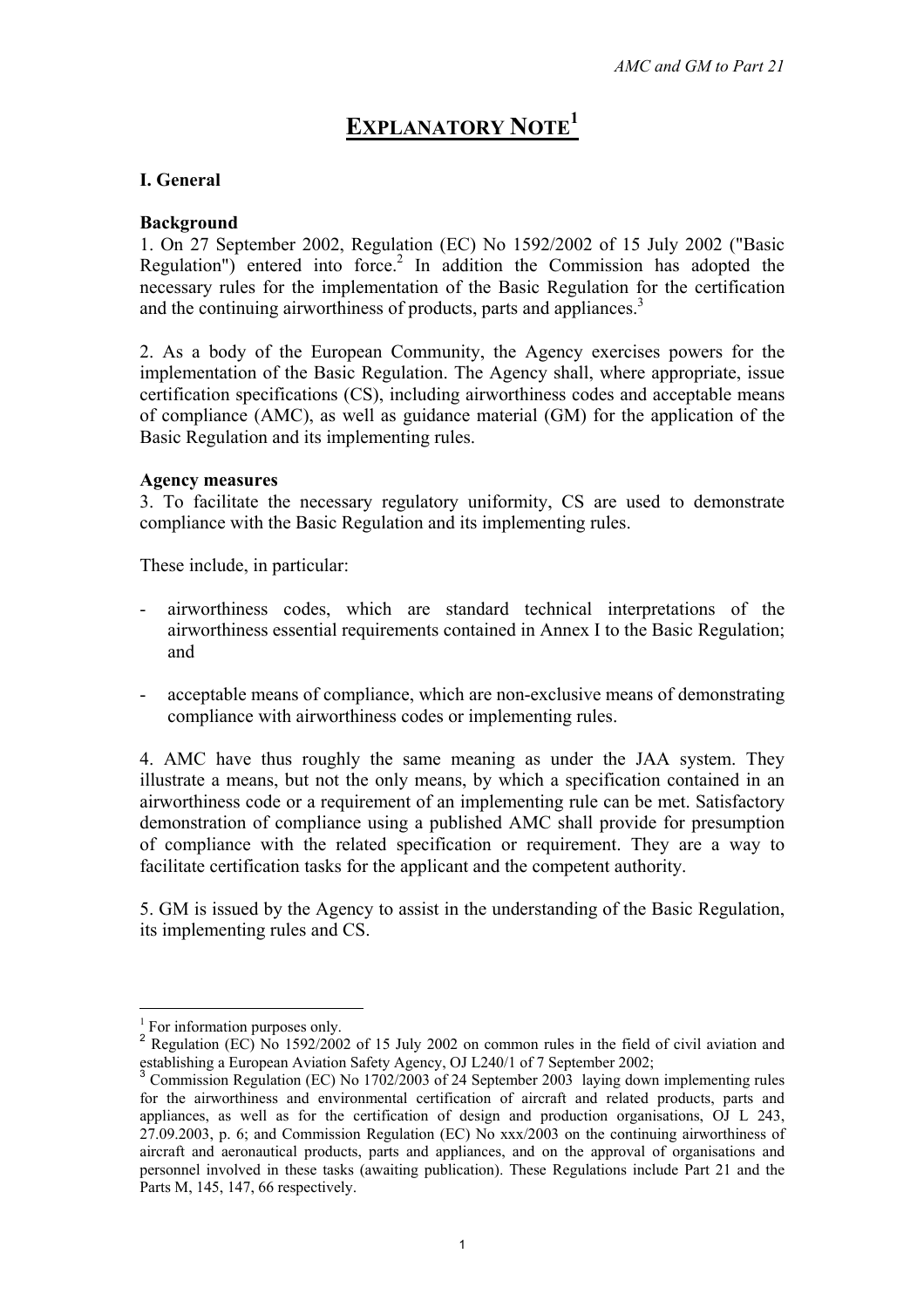## **Consultation on draft proposal**

6. The AMC and GM to Part 21 have been subject to consultation<sup>4</sup> in accordance with Article 43 of the Basic Regulation and Article 15 of the rulemaking process established by the Agency's Management Board.<sup>5</sup>

7. The Agency has addressed and responded to the comments received. The responses are contained in a "Comment Response Document" (CRD), which is available on the Agency's web-site.

#### **Use of "must" and "should"**

8. The difference between AMC and GM is currently reflected through the use of the terms "must" and "should" respectively. This is explained by the need to distinguish within the same document between acceptable means of compliance to the requirements of Part 21 and purely interpretative provisions, and to do away with inconsistencies of usage under the JAA system. It is also felt important for the Agency to control better the processes leading to certification.

9. This matter remains, however, subject to further Agency review. With regard to the format and lay-out, the Agency intends to develop its own "drafting convention" on the structure and format of its own measures in order to improve their quality.

#### **Publication**

10. The full text of the acceptable means of compliance and guidance material to Part 21 are for the time being only available in PDF format at "www.easa.eu.int". For more information, please contact the Agency at the following address:

> European Aviation Safety Agency Office G-12 03/54, Rue de Geneve 12 B-1049 Brussels Belgium FAX +32 (0)2 298 6649

## **II. AMC and GM to Part 21**

## **Content and structure**

11. The content of the AMC and GM to Part 21 is based on the body of existing JAA material, including known Notices of Proposed Amendments and Temporary Guidance Material. The text has been adapted and further reviewed in the light of the final content of Part 21. These adaptations were kept to a minimum to ensure maximum continuity and provide for a seamless transition from an industry point of view. That also aimed at facilitating a timely consultation and adoption of the necessary measures.

12. Since these AMC and GM are inextricably bound up with Part 21, they follow the sequential order of Part 21. To provide unity of interpretation with Part 21 and

 $^{4}$  Consultation paper no. 4/2003-07-03 of 18 July 2003, available at www.easa.eu.int.

<sup>&</sup>lt;sup>5</sup> Decision concerning the Rulemaking procedure, adopted by the Management Board on 17 June 2003.